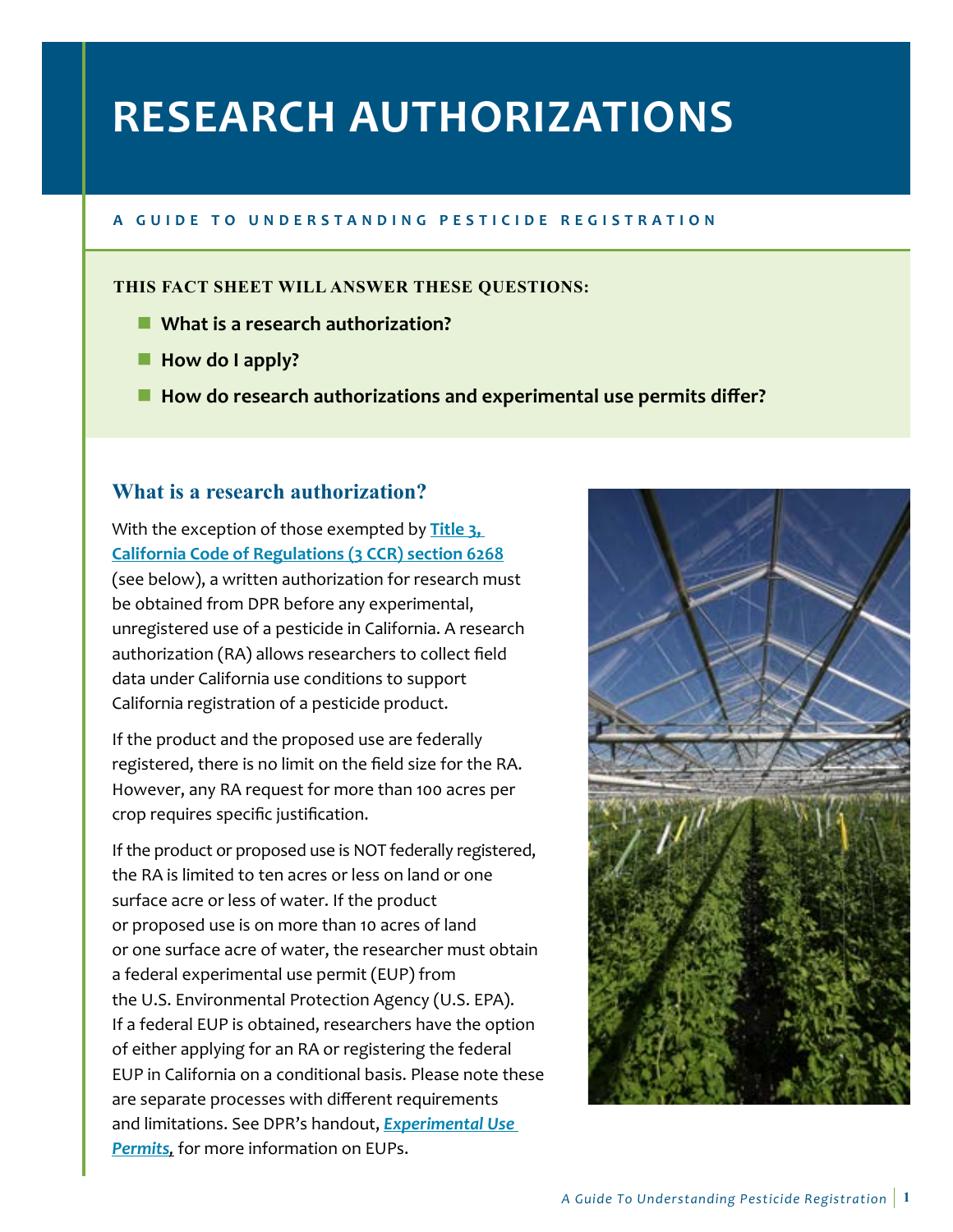# **RESEARCH AUTHORIZATIONS**

**An RA is a permit and not a registration**. Under an RA, the product cannot be sold for the experimental use but must be provided free to any cooperator whose property is being used for experimental trials.

#### *The following should be noted:*

- A special number is assigned to each permit by DPR.
- Commodities treated with the product may not be used for food or feed unless: (1) U.S. EPA has established a residue tolerance for the pesticide on the commodity
	- and that tolerance has been met; **or**
	- (2) The pesticide is exempt from a tolerance.
- All commodities treated with a product for which a tolerance has not been established must be destroyed.
- An RA is not under the jurisdiction of U.S. EPA.
- A notice of application and a copy of the RA must be provided to the appropriate county agricultural commissioner's (CAC's) office at least 72 hours before an RA product application. See **[3 CCR section 6264](https://www.cdpr.ca.gov/docs/legbills/calcode/020113.htm#a6264)** for more information about notices of application.
- A plot map showing the exact location of the trial must be submitted to the CAC within seven days of trial initiation.
- An **Experimental Trial Report** must be submitted to the CAC at least 24 hours before a commodity treated under an RA is harvested or destroyed.
- After the last application, but within two weeks of the completion date of the RA, an **[Experimental Pesticide Use Report](http://www.cdpr.ca.gov/docs/registration/regforms/ra/ramenu.htm)** must be submitted to DPR, whether or not trials were initiated.

#### *These entities are exempt from an RA:*

- A pesticide registrant, if it operates the property on which the research is to be conducted and continues to be the operator of the property until the treated commodity is destroyed or harvested.
- **Personnel employed by colleges and universities and engaged in pesticide research, if they** are operating according to an established pesticide use and experimentation policy of the college or university.

## **How do I apply?**

A researcher may request an RA by submitting a completed DPR form **[DPR-REG-027a](https://www.cdpr.ca.gov/docs/registration/regforms/ra/dpr_reg_027a.pdf)**, *Pesticide Research Authorization*. There is no DPR application fee.